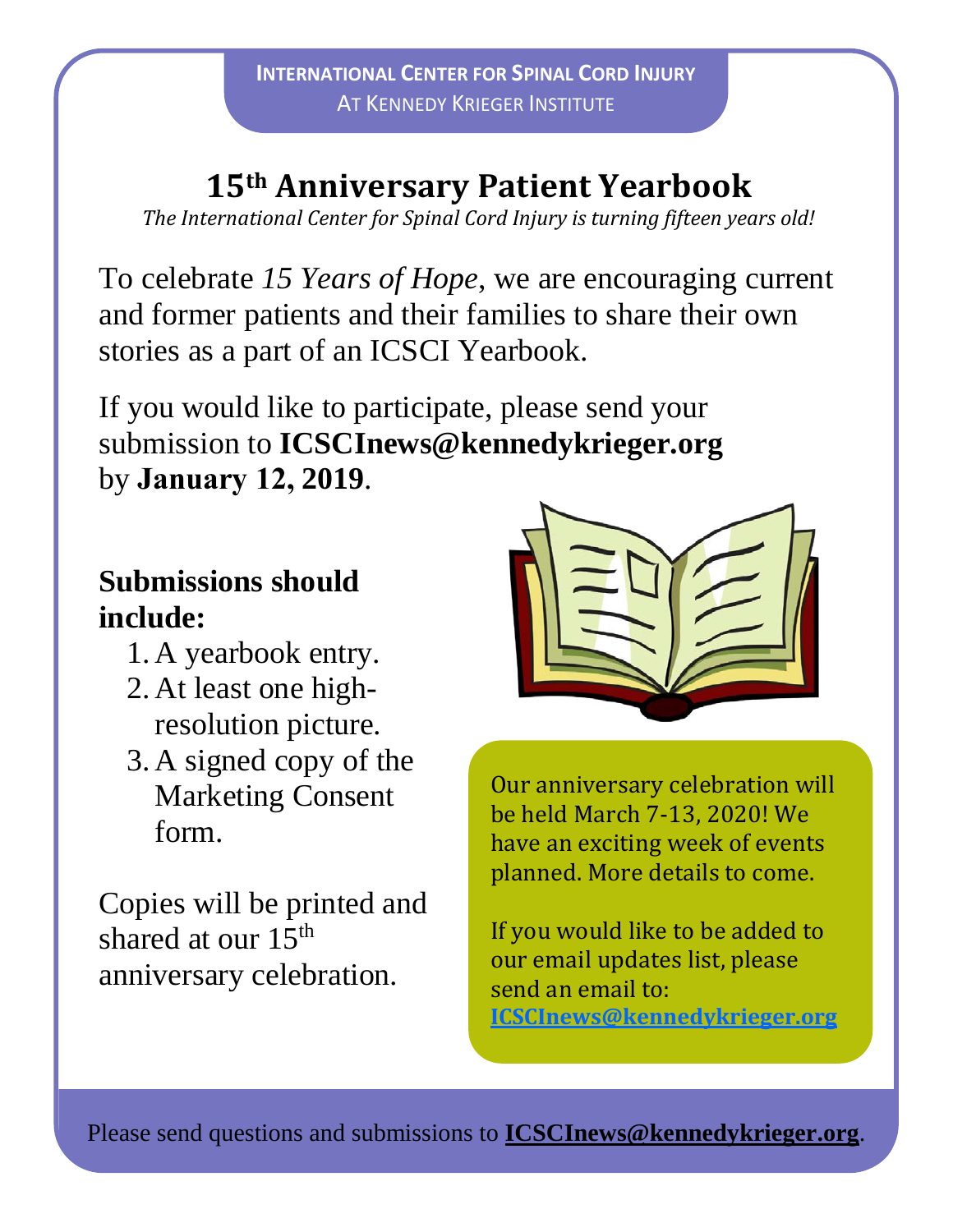All submission styles are welcome, the below questions are included as a guide. Share as much or as little as you would like about your experiences.

Please be sure to include your (1) name, (2) hometown/state, (3) the date of your injury or diagnosis, and  $(4)$  age.

Sample questions:

- 1.Why did you come to Kennedy Krieger?
- 2.What changes have you seen since you came to Kennedy Krieger?
- 3.Tell us about your experience at Kennedy Krieger.
- 4.What has been the hardest part about your therapy at Kennedy Krieger?
- 5.What is the best part about your therapy at Kennedy Krieger?
- 6.What can you do now, that you did not imagine you could do, prior to coming to Kennedy Krieger?
- 7.What are your future goals?

There is no word count limit to entries, although final versions may be edited for spacing.

*Please submit to [ICSCInews@kennedykrieger.org](mailto:ICSCInews@kennedykrieger.org) by January 12 th .*